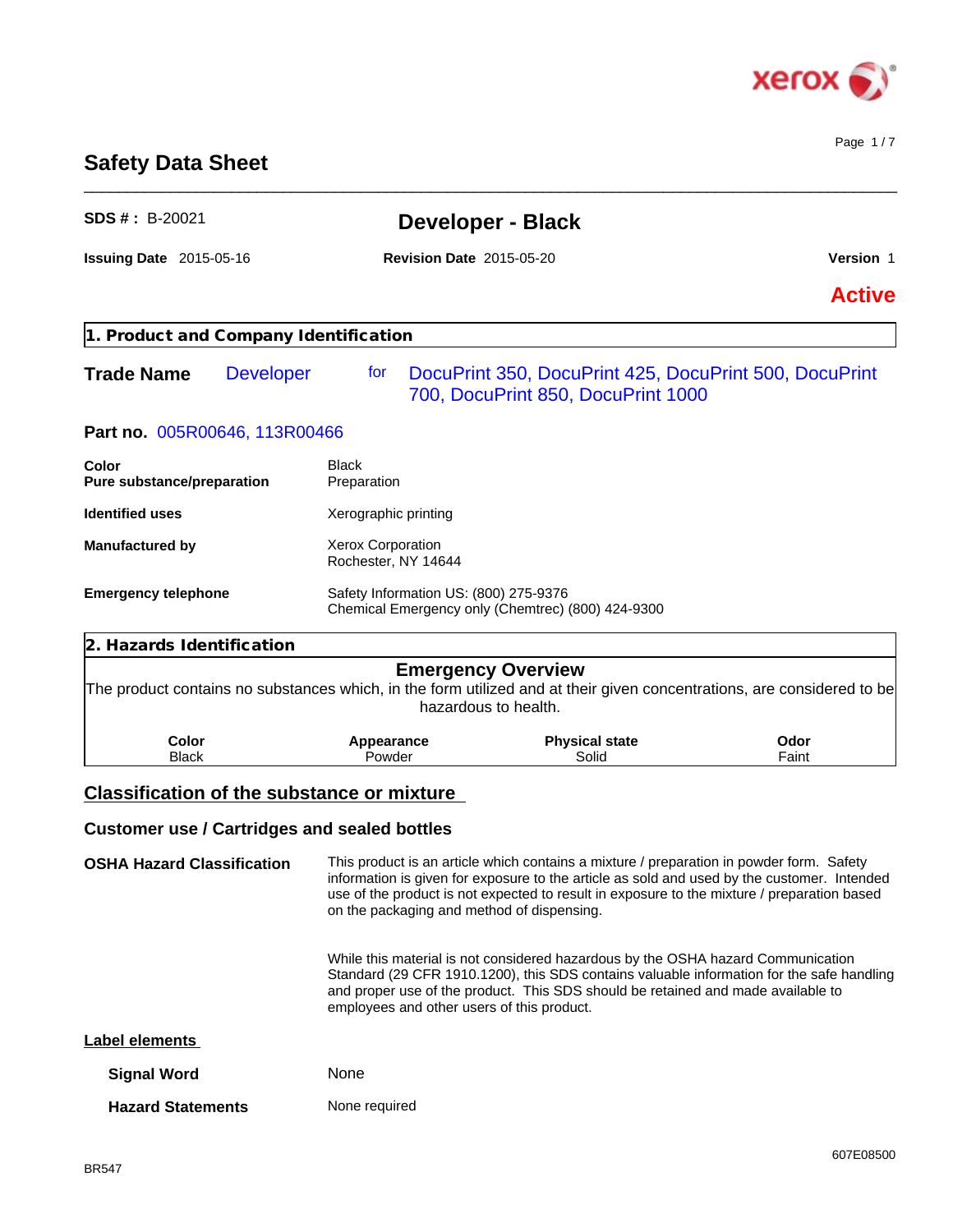

# \_\_\_\_\_\_\_\_\_\_\_\_\_\_\_\_\_\_\_\_\_\_\_\_\_\_\_\_\_\_\_\_\_\_\_\_\_\_\_\_\_\_\_\_\_\_\_\_\_\_\_\_\_\_\_\_\_\_\_\_\_\_\_\_\_\_\_\_\_\_\_\_\_\_\_\_\_\_\_\_\_\_\_\_\_\_\_\_\_\_\_\_\_\_ **SDS # :** B-20021 **Developer - Black** Page 2 / 7

## **Precautionary Statements** None required

# **Potential Health Effects**

| <b>Principle Routes of Exposure</b> | Inhalation                                                                                                                                                                   |
|-------------------------------------|------------------------------------------------------------------------------------------------------------------------------------------------------------------------------|
| <b>Acute toxicity</b>               |                                                                                                                                                                              |
| Eyes                                | No known effect                                                                                                                                                              |
| <b>Skin</b>                         | No known effect                                                                                                                                                              |
| <b>Inhalation</b>                   | No known effect                                                                                                                                                              |
| Ingestion                           | No known effect                                                                                                                                                              |
| <b>Chronic effects</b>              |                                                                                                                                                                              |
| <b>Chronic toxicity</b>             | No known effects under normal use conditions                                                                                                                                 |
| <b>Main symptoms</b>                | Overexposure may cause:                                                                                                                                                      |
|                                     | mild respiratory irritation similar to nuisance dust.                                                                                                                        |
| Aggravated medical conditions       | None under normal use conditions                                                                                                                                             |
| <b>Environmental hazard</b>         | The environmental impact of this product has not been fully investigated. However, this<br>preparation is not expected to present significant adverse environmental effects. |

# 3. Composition/Information on Ingredients

| <b>Chemical Name</b>     | <b>CAS-No</b> | Weight % |
|--------------------------|---------------|----------|
| Manganese ferrite powder | 68186-94-7    | 90-99    |
| Polyester resin          | 184851-83-0   | <10      |
| Carbon Black             | 1333-86-4     | <10      |
| Wax                      | 8015-86-9     | <10      |

# 4. First Aid Measures

| 5. Fire-Fighting Measures         |                                                                                                                                                                 |  |
|-----------------------------------|-----------------------------------------------------------------------------------------------------------------------------------------------------------------|--|
| <b>Protection of first-aiders</b> | No special protective equipment required                                                                                                                        |  |
| Notes to physician                | Treat symptomatically                                                                                                                                           |  |
| Ingestion                         | Rinse mouth with water and afterwards drink plenty of water or milk                                                                                             |  |
| <b>Inhalation</b>                 | Move to fresh air                                                                                                                                               |  |
| <b>Skin contact</b>               | Wash skin with soap and water                                                                                                                                   |  |
| Eye contact                       | Immediately flush with plenty of water. After initial flushing, remove any contact lenses and<br>continue flushing for at least 15 minutes                      |  |
| <b>General advice</b>             | For external use only. When symptoms persist or in all cases of doubt seek medical advice.<br>Show this material safety data sheet to the doctor in attendance. |  |
|                                   |                                                                                                                                                                 |  |

| <b>Flammable properties</b>                | Not flammable. Will not readily ignite                            |
|--------------------------------------------|-------------------------------------------------------------------|
| <b>Flash point</b>                         | Not applicable                                                    |
| Suitable extinguishing media               | Use water spray or fog; do not use straight streams, Foam         |
| Unsuitable extinguishing media             | Do not use a solid water stream as it may scatter and spread fire |
| Specific hazards arising from the chemical |                                                                   |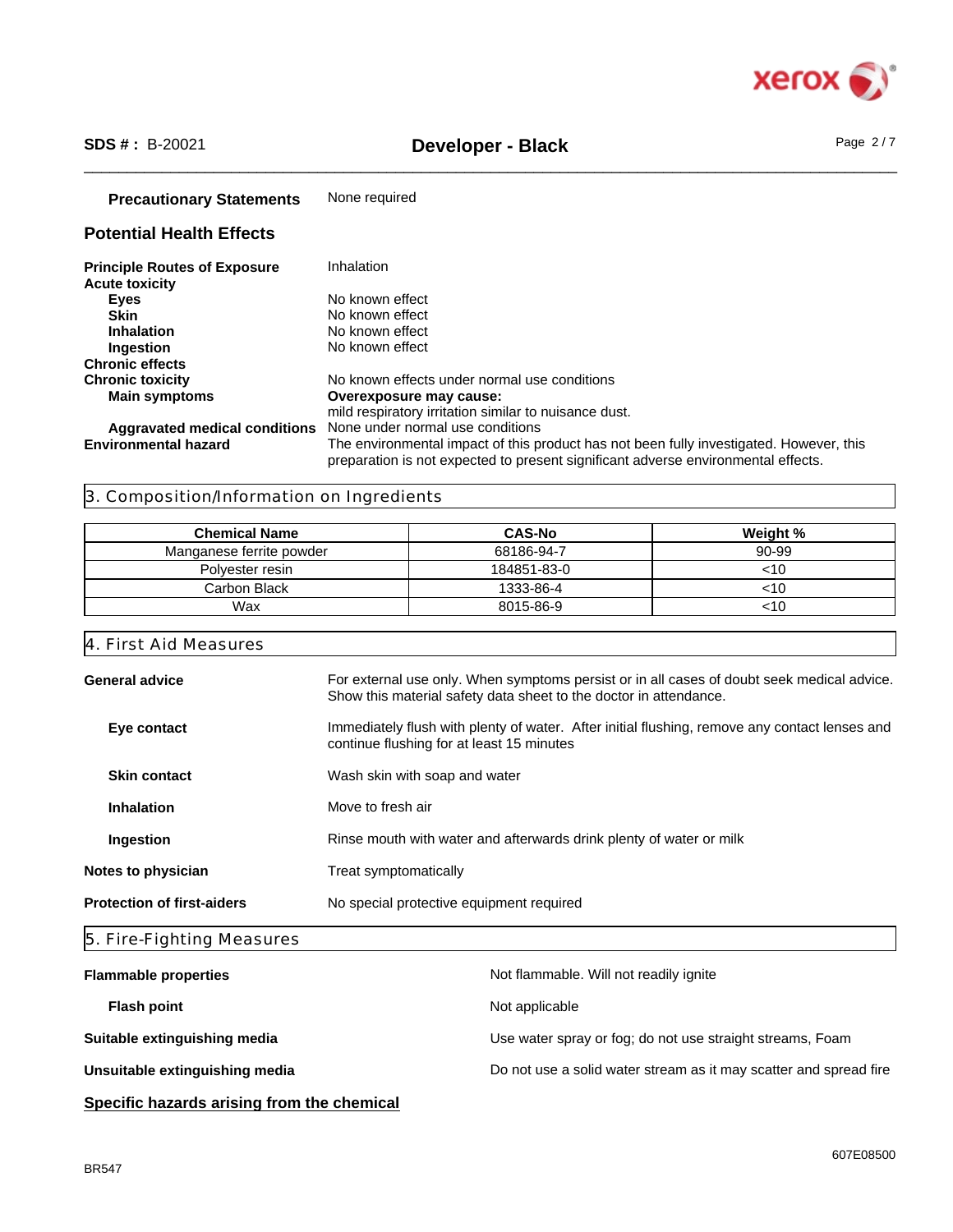

**Explosion Data Sensitivity to Mechanical Impact Not impact Not impact sensitive** 

**Hazardous combustion products Hazardous decomposition products due to incomplete** combustion, Carbon oxides, Nitrogen oxides (NOx)

**Sensitivity to Static Discharge** Fine dust dispersed in air, in sufficient concentrations, and in the presence of an ignition source is a potential dust explosion hazard

#### **Protective Equipment and Precautions for Firefighters**

In the event of fire and/or explosion do not breathe fumes. Wear fire/flame resistant/retardant clothing. Use self-contained pressure-demand breathing apparatus if needed to prevent exposure to smoke or airborne toxins.

| 6. Accidental Release Measures                                                                                                                                                                           |                                                                                                                                             |  |
|----------------------------------------------------------------------------------------------------------------------------------------------------------------------------------------------------------|---------------------------------------------------------------------------------------------------------------------------------------------|--|
| <b>Personal Precautions</b>                                                                                                                                                                              | Avoid breathing dust                                                                                                                        |  |
| <b>Environmental Precautions</b>                                                                                                                                                                         | No special environmental precautions required                                                                                               |  |
| <b>Methods for containment</b>                                                                                                                                                                           | Prevent dust cloud                                                                                                                          |  |
| Methods for cleaning up                                                                                                                                                                                  | Prevent dust cloud. Sweep up or vacuum up spillage and collect in suitable container for<br>disposal. Use non-sparking tools and equipment. |  |
| <b>Other Information</b><br>The environmental impact of this product has not been fully investigated. However, this<br>preparation is not expected to present significant adverse environmental effects. |                                                                                                                                             |  |
| 7. Handling and Storage                                                                                                                                                                                  |                                                                                                                                             |  |
| Advice on safe handling                                                                                                                                                                                  | Handle in accordance with good industrial hygiene and safety practice<br>Avoid dust accumulation in enclosed space<br>Prevent dust cloud    |  |
| <b>Technical measures/Storage</b><br>conditions                                                                                                                                                          | Keep container tightly closed in a dry and well-ventilated place<br>Store at room temperature                                               |  |
| <b>Hygiene measures</b>                                                                                                                                                                                  | None under normal use condtions                                                                                                             |  |
| 8. Exposure Controls/Personal Protection                                                                                                                                                                 |                                                                                                                                             |  |

### **Exposure guidelines**

**Product information**

**ACGIH TLV TWA** 10 mg/m<sup>3</sup> (inhalable particles) **ACGIH TLV TWA** 3 mg/m<sup>3</sup> (respirable dust) **OSHA PEL TWA** 15 mg/m<sup>3</sup> (total dust) **OSHA PEL TWA** 5 mg/m<sup>3</sup> (respirable dust) **Xerox Exposure Limit**  $2.5 \text{ mg/m}^3$  (total dust) **Xerox Exposure Limit** 0.4 mg/m<sup>3</sup> (respirable dust)

#### **Other Information**

The results obtained from a Xerox sponsored Chronic Toner Inhalation Study demonstrated no lung changes in rats for the lowest (1 mg/m<sup>3</sup> ) exposure level (the level most relevant to potential human exposure). A very slight degree of fibrosis was noted in 25% of animals at the middle (4mg/m<sup>3</sup>) exposure level, while a slight degree of fibrosis was noted in all the animals at the highest (16 mg/m<sup>3</sup> ) exposure level. These findings are attributed to "lung overloading", a generic response to excessive amounts of any dust retained in the lungs for a prolonged period. This study was conducted using a special test toner to comply with an EPA testing protocol.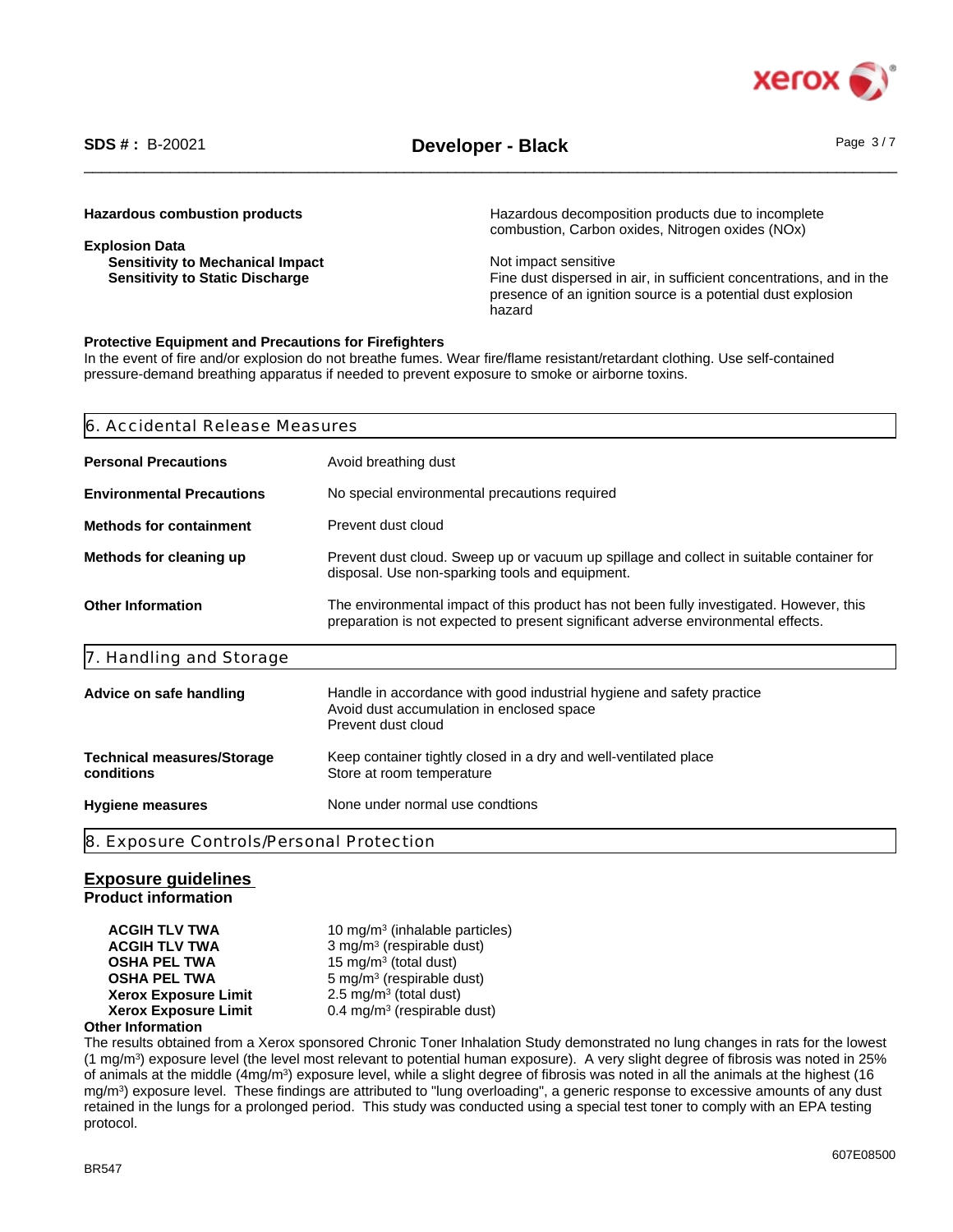

## **Occupational Exposure Controls**

**Engineering measures** None under normal use conditions

## **Personal Protective Equipment**

#### **Customer use / Cartridges and sealed bottles**

| <b>Respiratory protection</b> | No special protective equipment required |
|-------------------------------|------------------------------------------|
| <b>Eve/Face protection</b>    | No special protective equipment required |
| Skin and body protection      | No special protective equipment required |
| <b>Hand protection</b>        | No special protective equipment required |

# 9. Physical and Chemical Properties

| Appearance<br>Odor threshold<br>рH<br><b>Flash point</b> | Powder<br>Not applicable<br>Not applicable<br>Not applicable |                                             | Odor<br><b>Physical state</b><br>Color<br><b>Boiling</b><br>point/range | Faint<br>Solid<br><b>Black</b><br>Not applicable                                             |  |
|----------------------------------------------------------|--------------------------------------------------------------|---------------------------------------------|-------------------------------------------------------------------------|----------------------------------------------------------------------------------------------|--|
| <b>Autoignition</b><br>temperature                       | Not applicable                                               |                                             |                                                                         |                                                                                              |  |
| <b>Flammability Limits in Air</b>                        |                                                              | Not applicable                              |                                                                         |                                                                                              |  |
| <b>Explosive properties</b>                              |                                                              | source is a potential dust explosion hazard |                                                                         | Fine dust dispersed in air, in sufficient concentrations, and in the presence of an ignition |  |
| Vapor pressure                                           |                                                              | Not applicable                              |                                                                         |                                                                                              |  |
| Vapor density                                            |                                                              | Not applicable                              |                                                                         |                                                                                              |  |
| <b>Water solubility</b>                                  |                                                              | Negligible                                  |                                                                         |                                                                                              |  |
| Viscosity                                                |                                                              | Not applicable                              |                                                                         |                                                                                              |  |
| <b>Partition coefficient</b>                             |                                                              | Not applicable                              |                                                                         |                                                                                              |  |
| <b>Evaporation rate</b>                                  |                                                              | Not applicable                              |                                                                         |                                                                                              |  |
| <b>Melting point/range</b>                               |                                                              | Not determined                              |                                                                         |                                                                                              |  |
| <b>Freezing point</b>                                    |                                                              | Not applicable                              |                                                                         |                                                                                              |  |
| <b>Decomposition temperature</b>                         |                                                              | Not determined                              |                                                                         |                                                                                              |  |
| <b>Specific gravity</b>                                  |                                                              | 1 (toner component)                         |                                                                         |                                                                                              |  |
|                                                          |                                                              | $\sim$ 5 (carrier component)                |                                                                         |                                                                                              |  |

# 10. Stability and Reactivity

| <b>Reactivity</b>          | No dangerous reaction known under conditions of normal use                                                                                                        |  |
|----------------------------|-------------------------------------------------------------------------------------------------------------------------------------------------------------------|--|
| <b>Stability</b>           | Stable under normal conditions                                                                                                                                    |  |
| Incompatible products      | None                                                                                                                                                              |  |
| <b>Conditions to Avoid</b> | Prevent dust cloud<br>Fine dust dispersed in air, in sufficient concentrations, and in the presence of an ignition<br>source is a potential dust explosion hazard |  |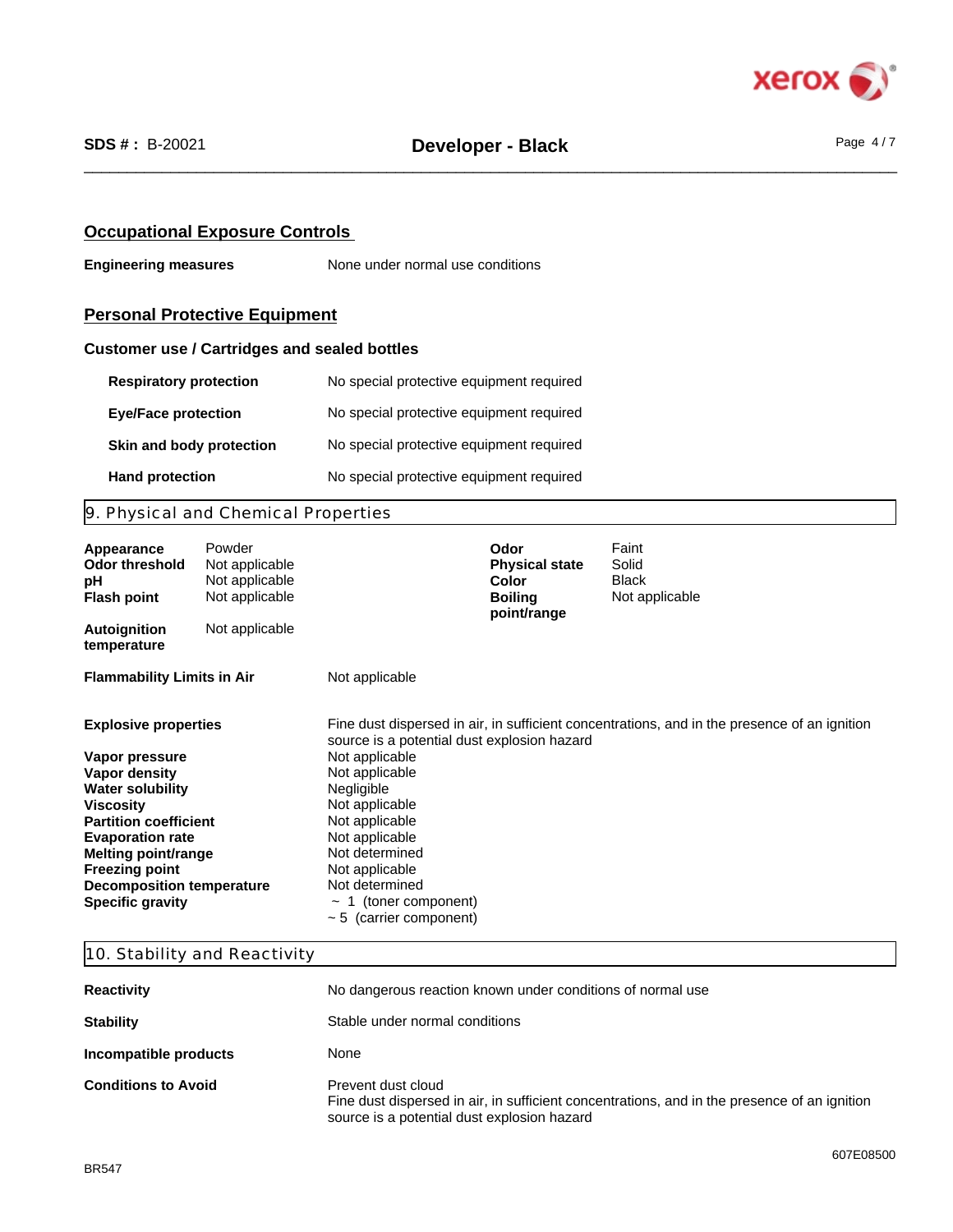

# \_\_\_\_\_\_\_\_\_\_\_\_\_\_\_\_\_\_\_\_\_\_\_\_\_\_\_\_\_\_\_\_\_\_\_\_\_\_\_\_\_\_\_\_\_\_\_\_\_\_\_\_\_\_\_\_\_\_\_\_\_\_\_\_\_\_\_\_\_\_\_\_\_\_\_\_\_\_\_\_\_\_\_\_\_\_\_\_\_\_\_\_\_\_ **SDS # :** B-20021 **Developer - Black** Page 5 / 7

# **Hazardous Decomposition Products** None under normal use

| Hazardous polymerization   | Hazardous polymerization does not occur |
|----------------------------|-----------------------------------------|
| <b>Hazardous reactions</b> | None under normal processing            |

### 11. Toxicological Information

The toxicity data noted below is based on the test results of similar reprographic materials.

#### **Acute toxicity**

| <b>Product information</b>    |                                                                                      |                                              |             |
|-------------------------------|--------------------------------------------------------------------------------------|----------------------------------------------|-------------|
| <b>Irritation</b>             |                                                                                      | No skin irritation, No eye irritation        |             |
| LD50 Oral                     | $> 5$ g/kg (rat)                                                                     |                                              |             |
| <b>LD50 Dermal</b>            | $> 5$ g/kg (rabbit)                                                                  |                                              |             |
| <b>LC50 Inhalation:</b>       |                                                                                      | $> 5$ mg/L (rat, 4 hr)                       |             |
| <b>Eyes</b>                   | No known effect                                                                      |                                              |             |
| <b>Skin</b>                   | No known effect                                                                      |                                              |             |
| <b>Inhalation</b>             | No known effect                                                                      |                                              |             |
| Ingestion                     | No known effect                                                                      |                                              |             |
| <b>Chronic toxicity</b>       |                                                                                      |                                              |             |
| <b>Product information</b>    |                                                                                      |                                              |             |
| <b>Chronic effects</b>        |                                                                                      | No known effects under normal use conditions |             |
| <b>Main symptoms</b>          | <b>Overexposure may cause:</b> mild respiratory irritation similar to nuisance dust. |                                              |             |
| Aggravated medical conditions |                                                                                      | None under normal use conditions             |             |
| Carcinogenicity               |                                                                                      | See "Other Information" in this section.     |             |
| Chamical Namo                 |                                                                                      | IADC                                         | <b>NITD</b> |

| Chemical<br>: Namu                                   | IARC      | <b>NTP</b><br>. |
|------------------------------------------------------|-----------|-----------------|
| $\sim$<br>ے ماضی<br>`orhon<br><b>DIACK</b><br>$\sim$ | םר<br>ZD. |                 |

#### **Other information**

The IARC (International Agency for Research on Cancer) has listed carbon black as "possibly carcinogenic to humans". The classification is based on studies evaluating pure, "free" carbon black. In contrast, toner is a formulation composed of specially prepared polymer and a small amount of carbon black (or other pigment). In the process of making toner, the small amount of carbon black becomes encapsulated within a matrix. Xerox has performed extensive testing of toner, including a chronic bioassay (test for potential carcinogenicity). Exposure to toner did not produce evidence of cancer in exposed animals. The results were submitted to regulatory agencies and published extensively.

# **Other toxic effects**

| <b>Product information</b>  |                                          |
|-----------------------------|------------------------------------------|
| <b>Sensitization</b>        | No sensitization responses were observed |
| <b>Mutagenic effects</b>    | Not mutagenic in AMES Test               |
| <b>Target organ effects</b> | None known                               |
| Other adverse effects       | None known                               |
| <b>Aspiration Hazard</b>    | Not applicable                           |

### 12. Ecological Information

#### **Ecotoxicity**

The environmental impact of this product has not been fully investigated. However, this preparation is not expected to present significant adverse environmental effects.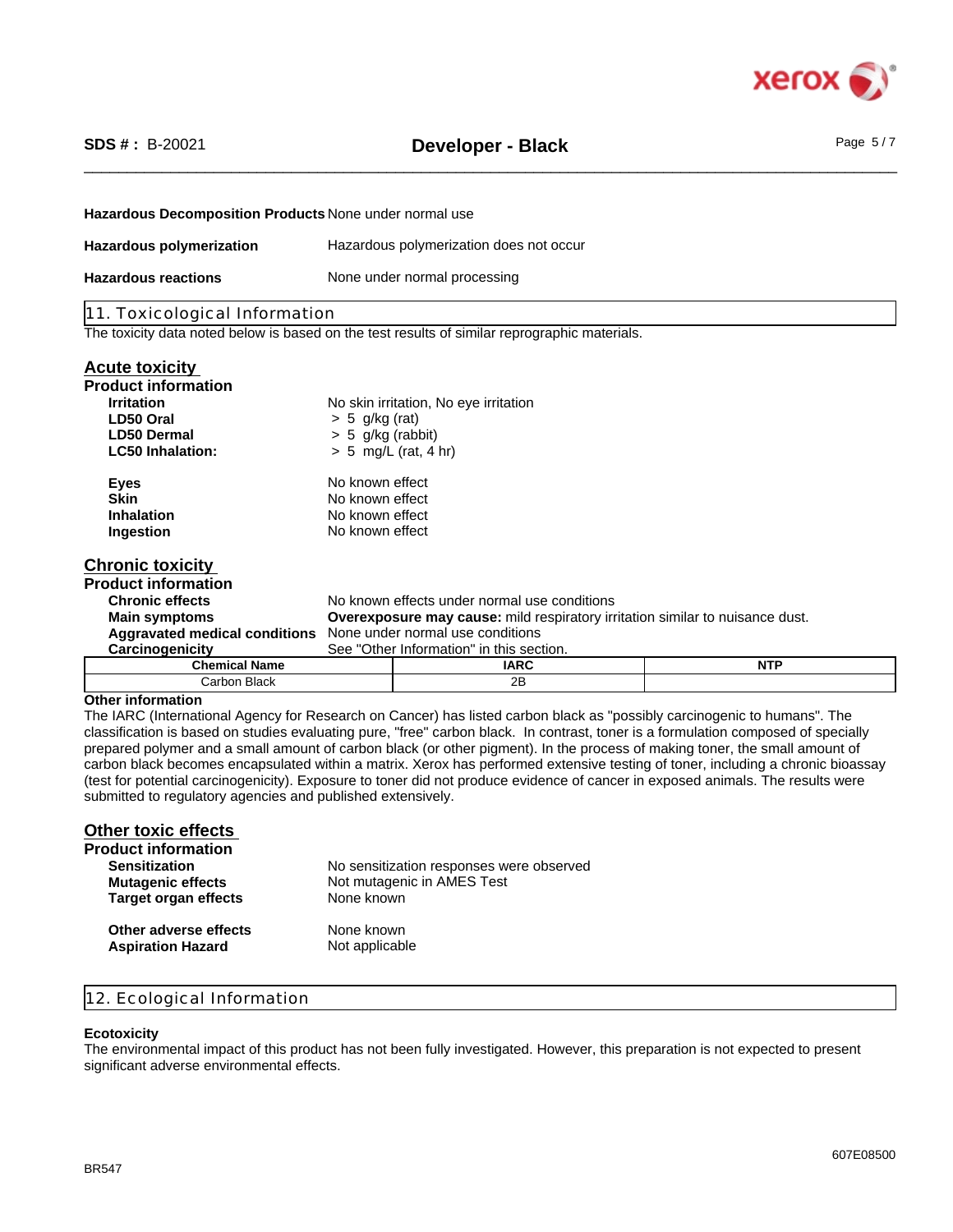

\_\_\_\_\_\_\_\_\_\_\_\_\_\_\_\_\_\_\_\_\_\_\_\_\_\_\_\_\_\_\_\_\_\_\_\_\_\_\_\_\_\_\_\_\_\_\_\_\_\_\_\_\_\_\_\_\_\_\_\_\_\_\_\_\_\_\_\_\_\_\_\_\_\_\_\_\_\_\_\_\_\_\_\_\_\_\_\_\_\_\_\_\_\_ **SDS # :** B-20021 **Developer - Black** Page 6 / 7

| 13. Disposal Considerations   |                                                                                                                                                                                                                                                                                                                                                                                                                                                                                                                                 |
|-------------------------------|---------------------------------------------------------------------------------------------------------------------------------------------------------------------------------------------------------------------------------------------------------------------------------------------------------------------------------------------------------------------------------------------------------------------------------------------------------------------------------------------------------------------------------|
| <b>Waste Disposal Methods</b> | This material, as supplied, is not a hazardous waste according to Federal regulations (40)<br>CFR 261). This material could become a hazardous waste if it is mixed with or otherwise<br>comes in contact with a hazardous waste, if chemical additions are made to this material, or<br>if the material is processed or otherwise altered. Consult 40 CFR 261 to determine whether<br>the altered material is a hazardous waste. Consult the appropriate state, regional, or local<br>regulations for additional requirements. |
| Contaminated packaging        | Dispose of in accordance with local regulations.                                                                                                                                                                                                                                                                                                                                                                                                                                                                                |
| 14. Transport Information     |                                                                                                                                                                                                                                                                                                                                                                                                                                                                                                                                 |
| <b>Note</b>                   | This material is not subject to regulation as a hazardous material for shipping.                                                                                                                                                                                                                                                                                                                                                                                                                                                |

# 15. Regulatory Information

#### **OSHA Regulatory Status**

This product is an article which contains a mixture / preparation in powder form. Safety information is given for exposure to the article as sold and used by the customer. Intended use of the product is not expected to result in exposure to the mixture / preparation based on the packaging and method of dispensing.

While this material is not considered hazardous by the OSHA hazard Communication Standard (29 CFR 1910.1200), this SDS contains valuable information for the safe handling and proper use of the product. This SDS should be retained and made available to employees and other users of this product.

#### **International Inventories**

| <b>TSCA</b>     | Complies |
|-----------------|----------|
| <b>DSL/NDSL</b> | Complies |

#### **U.S. Federal Regulations**

#### **SARA 313**

Section 313 of Title III of the Superfund Amendments and Reauthorization Act of 1986 (SARA). This product does not contain any chemicals which are subject to the reporting requirements of the Act and Title 40 of the Code of Federal Regulations, Part 372. **Clean Water Act**

This product is not regulated as a pollutant pursuant to the Clean Water Act (40 CFR 122.21 and 40 CFR 122.42).

**Clean Air Act, Section 112 Hazardous Air Pollutants (HAPs) (see 40 CFR 61)**

This product is not regulated as a hazardous air pollutant (HAPS) under Section 112 of the Clean Air Act Amendments of 1990. **CERCLA**

This material, as supplied, does not contain any substances regulated as hazardous substances under the Comprehensive Environmental Response Compensation and Liability Act (CERCLA) (40 CFR 302) or the Superfund Amendments and Reauthorization Act (SARA) (40 CFR 355). There may be specific reporting requirements at the local, regional, or state level pertaining to releases of this material.

#### **TSCA**

TSCA 12(b) does not apply to this product.

### **U.S. State Regulations**

#### **California Proposition 65**

Carbon black is regulated under California Proposition 65 only if in the form of "airborne, unbound particles of respirable size". Toner products do not contain carbon black in the form of "airborne, unbound particles of respirable size". Therefore, the requirements of Proposition 65 do not apply to this product.

| -<br>-65<br>.NI/<br>$\overline{\phantom{a}}$<br>' Name<br>"alitor"<br>mıa<br>⇔nemicai ⊤<br>Prop<br>'NV. |
|---------------------------------------------------------------------------------------------------------|
|---------------------------------------------------------------------------------------------------------|